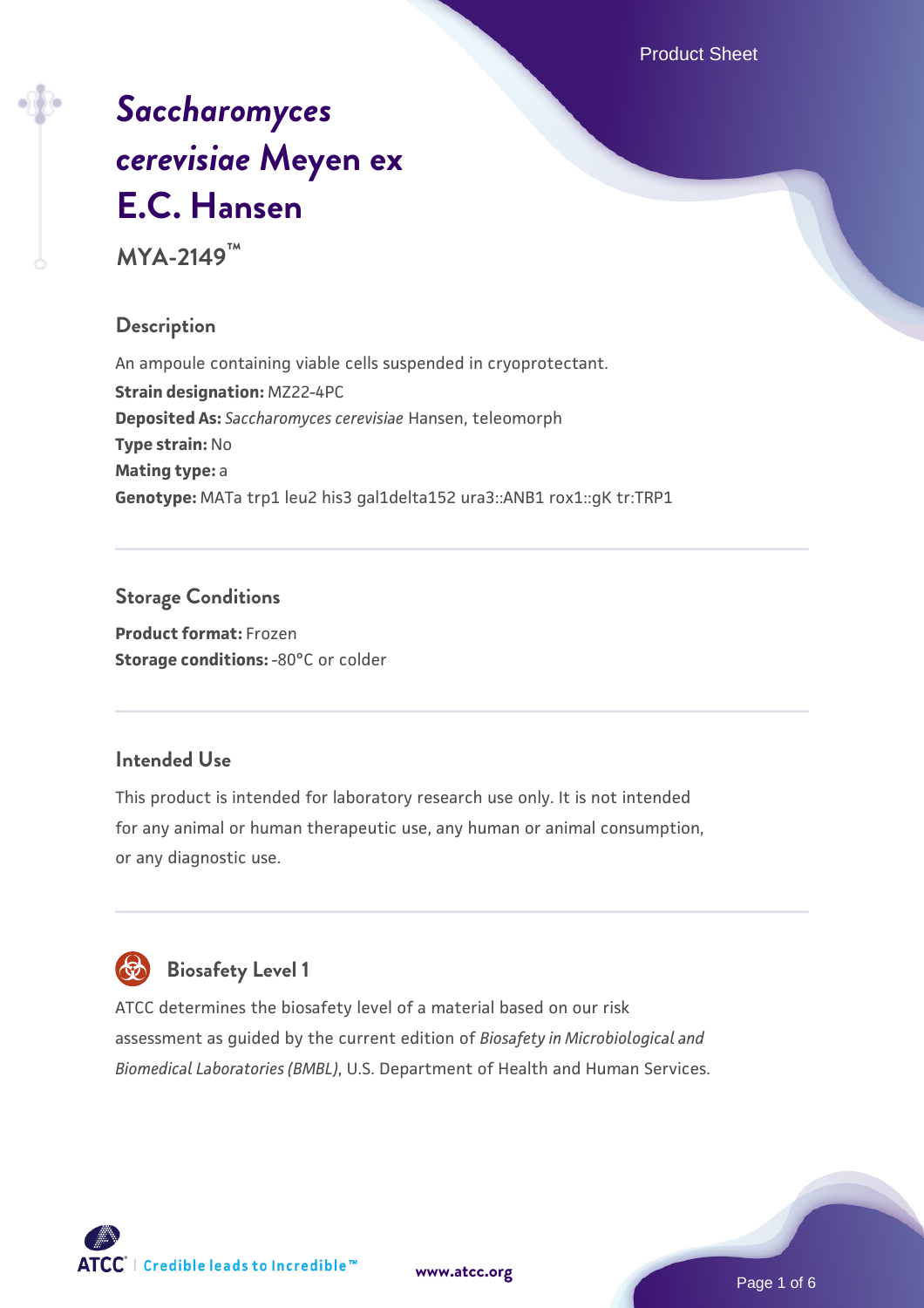## **[Saccharomyces cerevisiae](https://www.atcc.org/products/mya-2149)** [Meyen ex E.C. Hansen](https://www.atcc.org/products/mya-2149) **MYA-2149**

It is your responsibility to understand the hazards associated with the material per your organization's policies and procedures as well as any other applicable regulations as enforced by your local or national agencies.

ATCC highly recommends that appropriate personal protective equipment is always used when handling vials. For cultures that require storage in liquid nitrogen, it is important to note that some vials may leak when submersed in liquid nitrogen and will slowly fill with liquid nitrogen. Upon thawing, the conversion of the liquid nitrogen back to its gas phase may result in the vial exploding or blowing off its cap with dangerous force creating flying debris. Unless necessary, ATCC recommends that these cultures be stored in the vapor phase of liquid nitrogen rather than submersed in liquid nitrogen.

# **Certificate of Analysis**

For batch-specific test results, refer to the applicable certificate of analysis that can be found at www.atcc.org.

# **Growth Conditions**

**Medium:**  [ATCC Medium 1245: YEPD](https://www.atcc.org/-/media/product-assets/documents/microbial-media-formulations/1/2/4/5/atcc-medium-1245.pdf?rev=705ca55d1b6f490a808a965d5c072196) **Temperature:** 25°C

# **Handling Procedures**

**Frozen ampoules** packed in dry ice should either be thawed immediately or stored in liquid nitrogen. If liquid nitrogen storage facilities are not available,

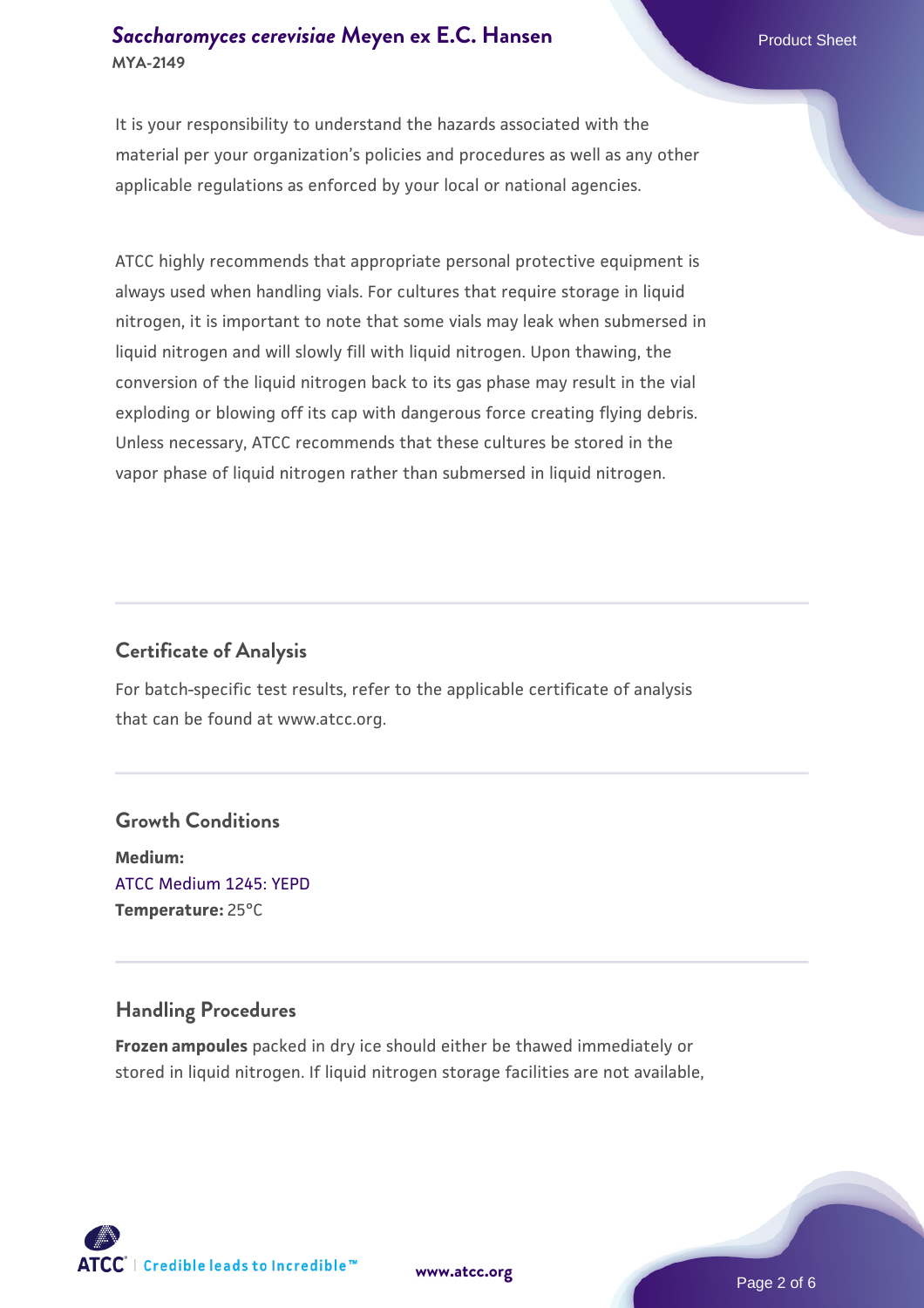# **[Saccharomyces cerevisiae](https://www.atcc.org/products/mya-2149)** [Meyen ex E.C. Hansen](https://www.atcc.org/products/mya-2149) **MYA-2149**

frozen ampoules may be stored at or below -70°C for approximately one week. **Do not under any circumstance store frozen ampoules at refrigerator freezer temperatures (generally -20°C)**. Storage of frozen material at this temperature will result in the death of the culture.

- 1. To thaw a frozen ampoule, place in a **25°C to 30°C** water bath, until just thawed **(approximately 5 minutes)**. Immerse the ampoule just sufficient to cover the frozen material. Do not agitate the ampoule.
- 2. Immediately after thawing, wipe down ampoule with 70% ethanol and aseptically transfer at least 50 µL (or 2-3 agar cubes) of the content onto a plate or broth with medium recommended.
- 3. Incubate the inoculum/strain at the temperature and conditions recommended.
- 4. Inspect for growth of the inoculum/strain regularly for up to 4 weeks. The time necessary for significant growth will vary from strain to strain.

#### **Notes**

Additional information on this culture is available on the ATCC web site at [www.atcc.org.](http://www.atcc.org/)

# **Material Citation**

If use of this material results in a scientific publication, please cite the material in the following manner: *Saccharomyces cerevisiae* Meyen ex E.C. Hansen (ATCC MYA-2149)

# **References**

References and other information relating to this material are available at www.atcc.org.

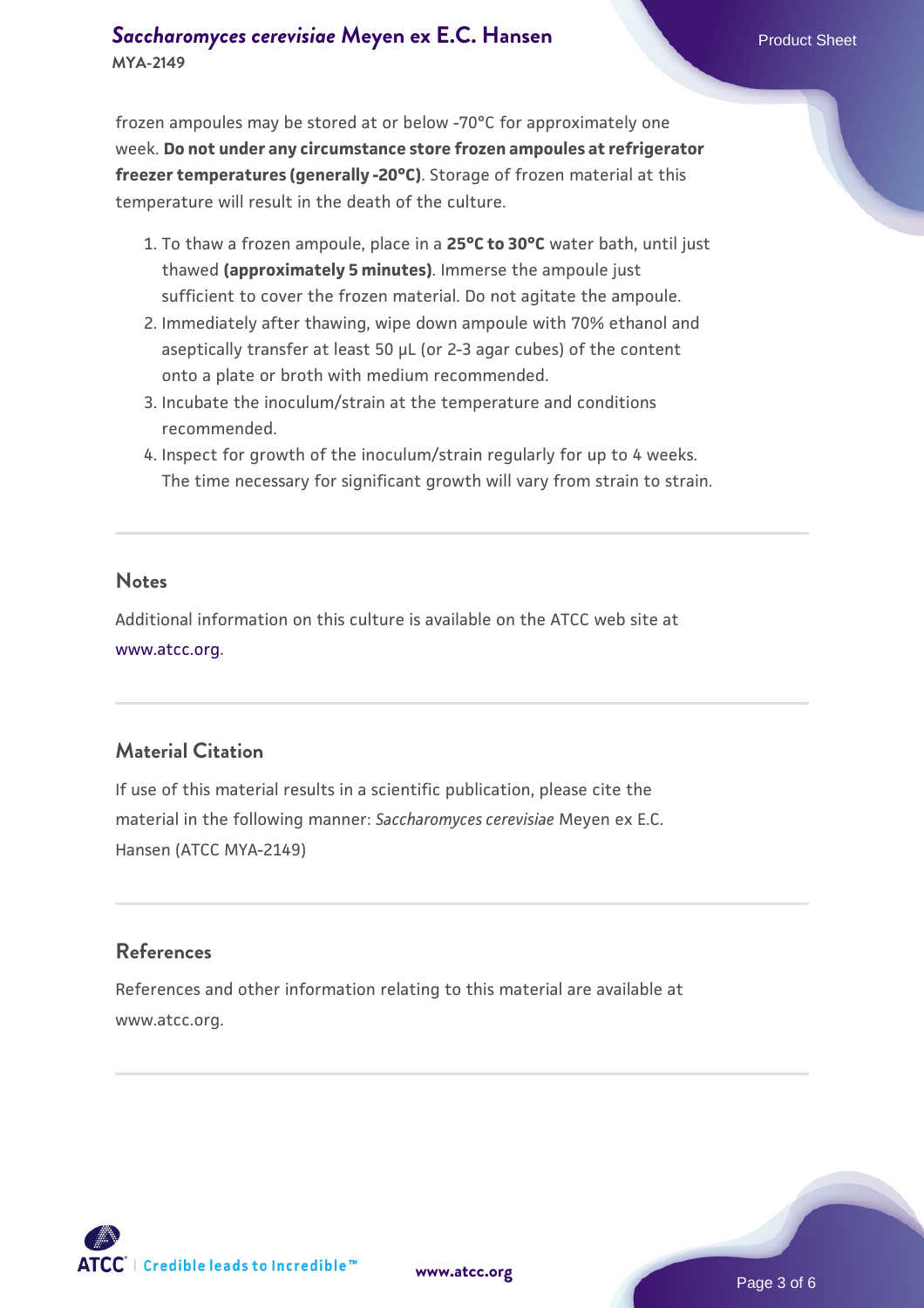# **Warranty**

The product is provided 'AS IS' and the viability of ATCC® products is warranted for 30 days from the date of shipment, provided that the customer has stored and handled the product according to the information included on the product information sheet, website, and Certificate of Analysis. For living cultures, ATCC lists the media formulation and reagents that have been found to be effective for the product. While other unspecified media and reagents may also produce satisfactory results, a change in the ATCC and/or depositor-recommended protocols may affect the recovery, growth, and/or function of the product. If an alternative medium formulation or reagent is used, the ATCC warranty for viability is no longer valid. Except as expressly set forth herein, no other warranties of any kind are provided, express or implied, including, but not limited to, any implied warranties of merchantability, fitness for a particular purpose, manufacture according to cGMP standards, typicality, safety, accuracy, and/or noninfringement.

#### **Disclaimers**

This product is intended for laboratory research use only. It is not intended for any animal or human therapeutic use, any human or animal consumption, or any diagnostic use. Any proposed commercial use is prohibited without a license from ATCC.

While ATCC uses reasonable efforts to include accurate and up-to-date information on this product sheet, ATCC makes no warranties or representations as to its accuracy. Citations from scientific literature and patents are provided for informational purposes only. ATCC does not warrant that such information has been confirmed to be accurate or complete and the customer bears the sole responsibility of confirming the accuracy and completeness of any such information.

This product is sent on the condition that the customer is responsible for and assumes all risk and responsibility in connection with the receipt, handling,



**[www.atcc.org](http://www.atcc.org)**

Page 4 of 6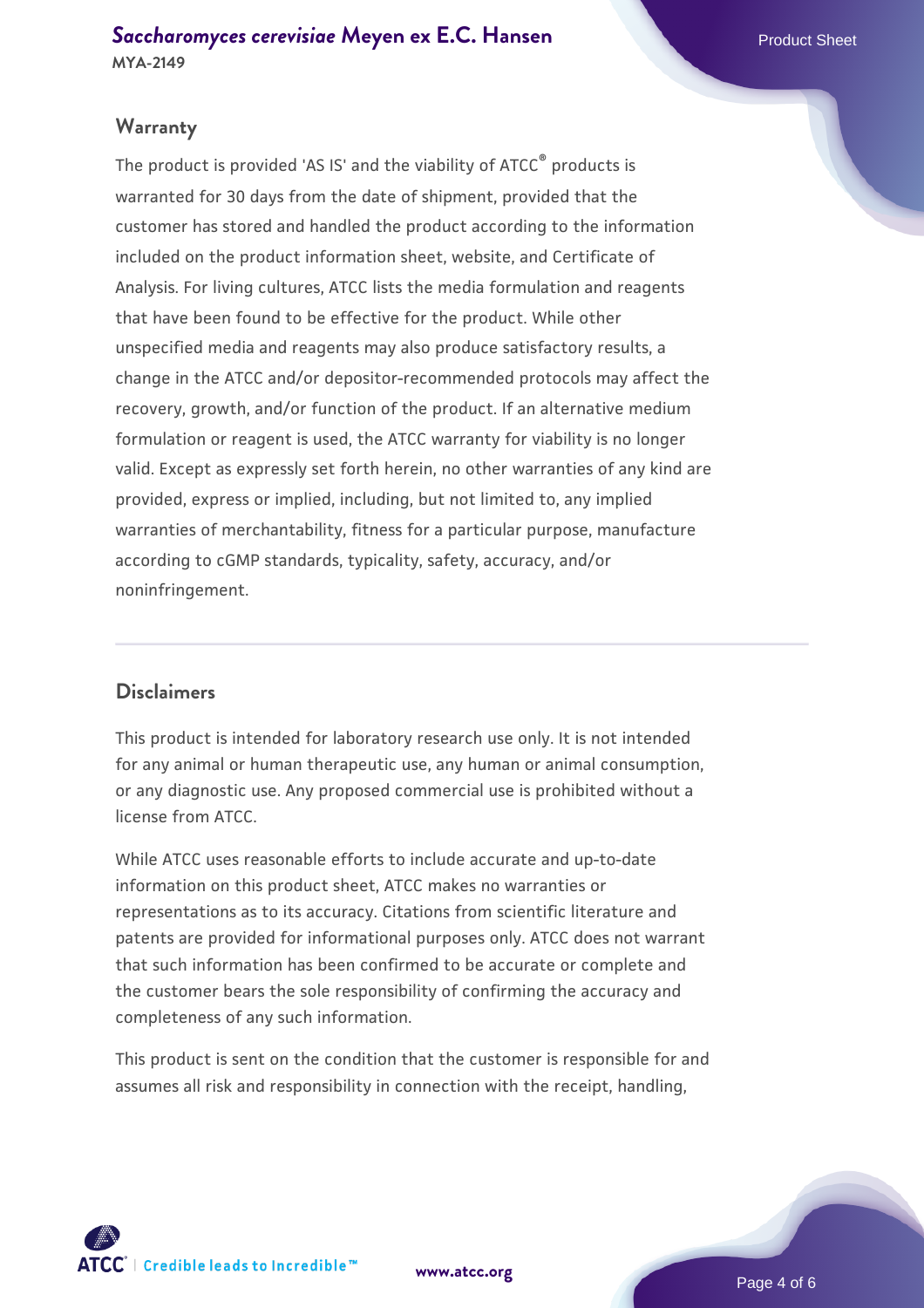storage, disposal, and use of the ATCC product including without limitation taking all appropriate safety and handling precautions to minimize health or environmental risk. As a condition of receiving the material, the customer agrees that any activity undertaken with the ATCC product and any progeny or modifications will be conducted in compliance with all applicable laws, regulations, and guidelines. This product is provided 'AS IS' with no representations or warranties whatsoever except as expressly set forth herein and in no event shall ATCC, its parents, subsidiaries, directors, officers, agents, employees, assigns, successors, and affiliates be liable for indirect, special, incidental, or consequential damages of any kind in connection with or arising out of the customer's use of the product. While reasonable effort is made to ensure authenticity and reliability of materials on deposit, ATCC is not liable for damages arising from the misidentification or misrepresentation of such materials.

Please see the material transfer agreement (MTA) for further details regarding the use of this product. The MTA is available at www.atcc.org.

## **Copyright and Trademark Information**

© ATCC 2021. All rights reserved.

ATCC is a registered trademark of the American Type Culture Collection.

## **Revision**

This information on this document was last updated on 2021-05-20

### **Contact Information**

ATCC 10801 University Boulevard Manassas, VA 20110-2209 USA